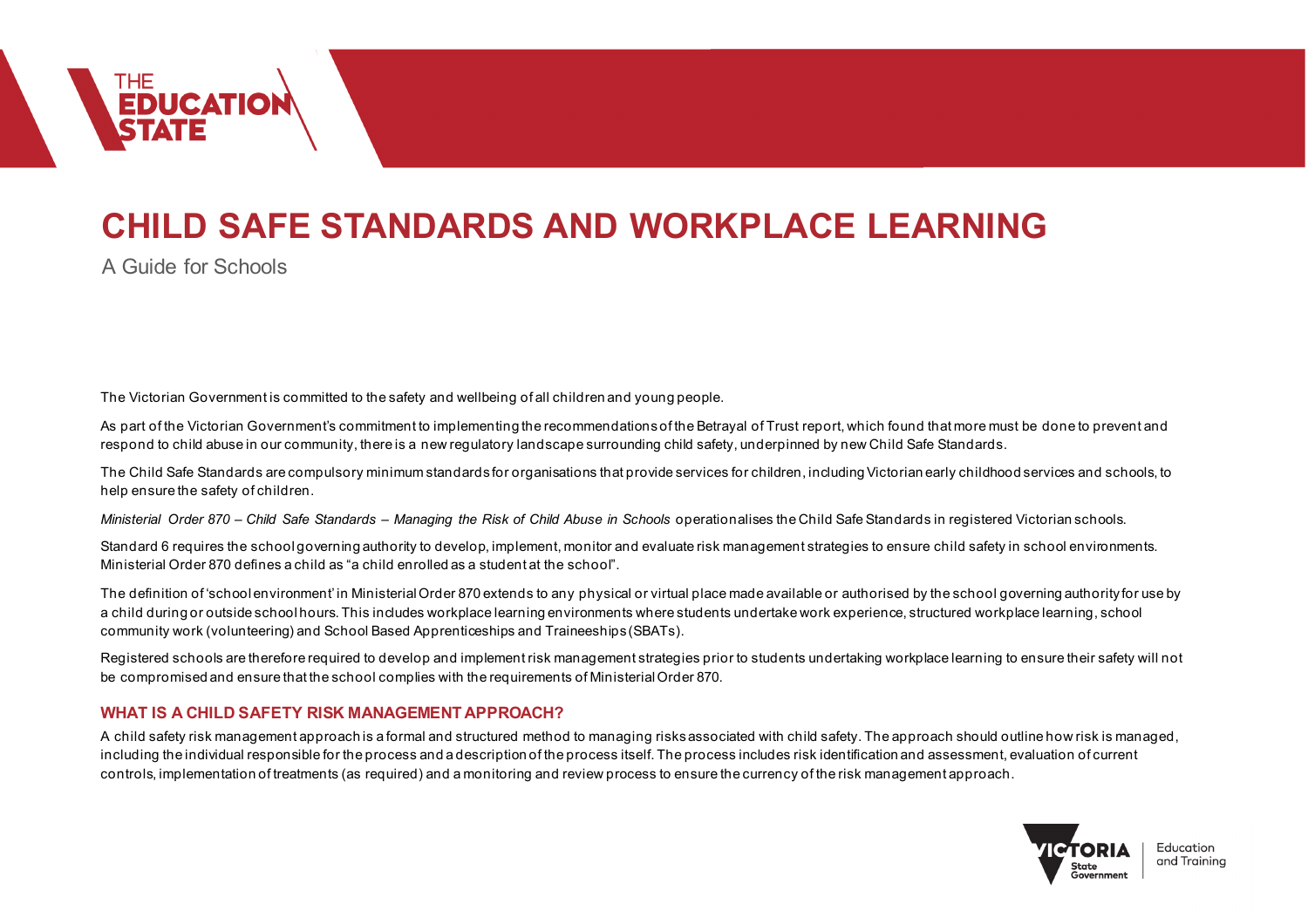

## **IMPLEMENTING THE SCHOOL'S CHILD SAFETY RISK MANAGEMENT APPROACH FOR WORKPLACE LEARNINGARRANGEMENTS**

In developing a child safety risk management approach, schools should take the following steps in relation to students undertaking workplace learning:

1. Identify child safety risks in workplace learning environments.

- a. What are the potential risks to students in workplace learning environments? (Refer to the table in this guide for some examples.)
- b. Are there some workplace learning environments which might present higher risks to child safety than others?

2. Identify any existing risk mitigation measures or controls.

- a. What strategies, practices or procedures are already in place to control the risk?
- b. Have they been fully implemented?
- c. Are staff, parents and students aware of them?
- d. How effective are they?

3. Assess and rate the child safety risks given the existing controls in place, taking into account the likelihood of risk, and the likely consequence of the risk.

- a. What are the consequences?
- b. What is the likelihood of those consequences?

4. If the risk rating is more than the 'acceptable level', identify further risk management strategies through additional treatments or other prevention, detection or mitigation strategies and then re-assess the risk.

- a. What is the 'acceptable level' of risk? For child safety, there should be little or no tolerance of risk.
- b. What strategies, practices or procedures could be put in place to treat or manage the risk?

For further information about the specific requirements of Standard 6, questions that will assist in assessing a school's existing compliance and identifying areas for further work, an example risk assessment template and a risk rating matrix, please refer to the VRQA resource *Child safety risk management strategies* available at https://www.vrqa.vic.gov.au/Documents/CSSRiskMnagmentStrat.docx

# **WHAT STRATEGIES COULD BE IMPLEMENTED TO CONTROL CHILD SAFETY RISKS IN WORKPLACE LEARNING ENVIRONMENTS?**

The Department provides a number of resources to support schools and employers entering into workplace learning arrangements to ensure that students' health, moral and material welfare, safety and wellbeing will not be compromised. These resources include Ministerial Orders, arrangement forms and guidelines which are available at:

- Work experience: https://www2.education.vic.gov.au/pal/work-experience/policy
- Structured workplace learning[: https://www2.education.vic.gov.au/pal/structured-workplace-learning/policy](https://www2.education.vic.gov.au/pal/structured-workplace-learning/policy)



Education and Trainina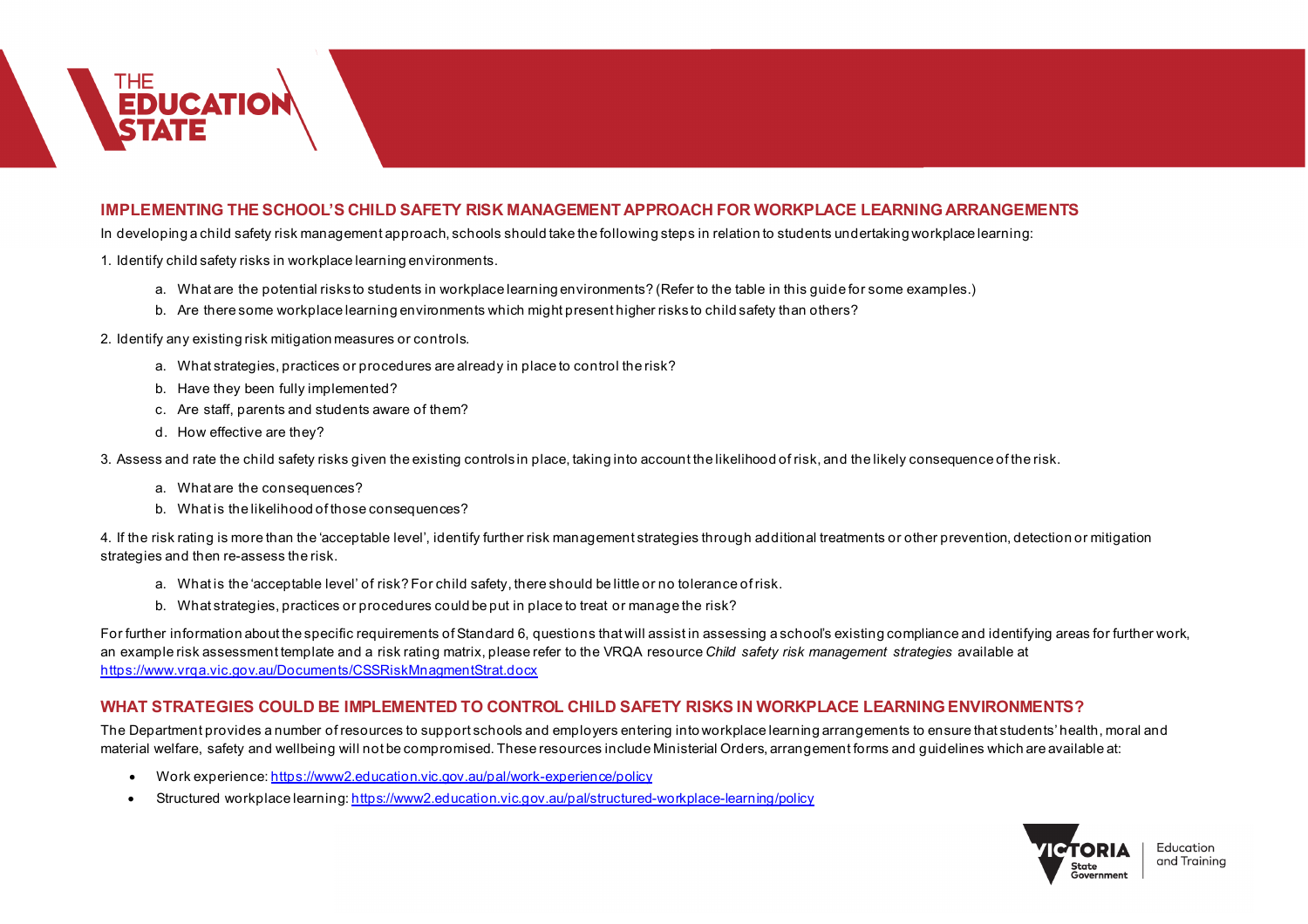

- School community work (NB: Resources developed for government schools only)[: https://www2.education.vic.gov.au/pal/school-community-work/policy](https://www2.education.vic.gov.au/pal/school-community-work/policy)
- School Based Apprenticeships and Traineeships: <https://www2.education.vic.gov.au/pal/school-based-apprenticeships-and-traineeships/policy>

In relation to potential child safety risks in workplace learning environments, schools should consider including the following control measures in their risk management approach:

1. Provide information to employers about the Child Safe Standards and examples of acceptable and unacceptable behaviours in dealing with students. The Department has developed a fact sheet for employers, which can be accessed at:<https://www2.education.vic.gov.au/pal/work-experience/resources>

2. Make employers aware of the school's approach to child safety by providing them with a copy of the school's child safety policy or statement of commitment. If the employer is an in scope organisation for the Child Safe Standards, schools are encouraged to request a copy of the employer's child safety policy or statement of commitment. For a list of in scope organisations, see[: https://ccyp.vic.gov.au/child-safety/being-a-child-safe-organisation/the-child-safe-standards/who-do-the-standards-apply-to/](https://ccyp.vic.gov.au/child-safety/being-a-child-safe-organisation/the-child-safe-standards/who-do-the-standards-apply-to/)

3. Implement and adhere to strategies to promote child empowerment and participation so that students participating in workplace learning have the skills and knowledge to recognise abuse or other risks to their safety, and the confidence to raise concerns, make complaints or let someone know they feel unsafe.

# **WHAT ACTIONS MUST SCHOOLS UNDERTAKE IN RESPONSE TO AN INCIDENT, DISCLOSURE OR SUSPICION OF CHILD ABUSE IN A WORKPLACE LEARNING ENVIRONMENT?**

School staff must report any reasonable suspicion that a student has been abused, or is at risk of being abused. This includes abuse that has, or is suspected to have, taken place within or outside of school grounds and hours.

Schools should follow the *Four Critical Actions for Schools: Responding to Incidents, Disclosures or Suspicions of Child Abuse available at:* <https://www.education.vic.gov.au/school/teachers/health/childprotection/Pages/report.aspx>

# **MORE INFORMATION**

- Department of Education and Training PROTECT portal[: http://www.education.vic.gov.au/about/programs/health/protect/Pages/default.aspx](http://www.education.vic.gov.au/about/programs/health/protect/Pages/default.aspx)
- VRQA Child Safe Standards resources[: http://www.vrqa.vic.gov.au/childsafe/Pages/resources.html](http://www.vrqa.vic.gov.au/childsafe/Pages/resources.html)
- Commission for Children and Young People's *A Guide to Creating a Child Safe Organisation*:<https://ccyp.vic.gov.au/assets/resources/CSSGuideFinalV4-Web-New.pdf>